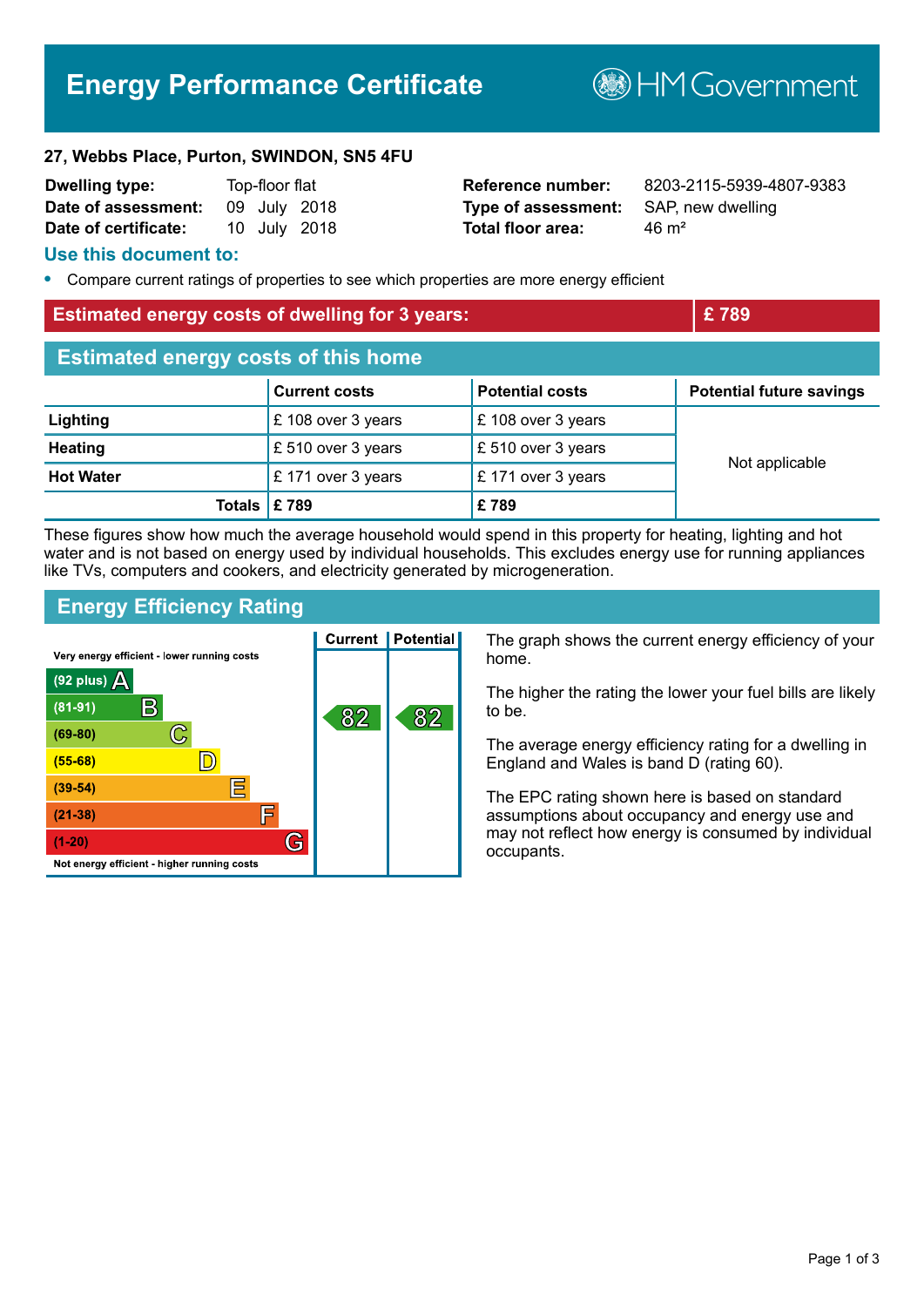## **Summary of this home's energy performance related features**

| <b>Element</b>        | <b>Description</b>                                                | <b>Energy Efficiency</b> |
|-----------------------|-------------------------------------------------------------------|--------------------------|
| Walls                 | Average thermal transmittance 0.26 W/m <sup>2</sup> K             | *****                    |
| Roof                  | Average thermal transmittance 0.11 W/m <sup>2</sup> K             | *****                    |
| Floor                 | (other premises below)                                            |                          |
| Windows               | High performance glazing                                          | *****                    |
| Main heating          | Boiler and radiators, mains gas                                   | ★★★★☆                    |
| Main heating controls | Programmer, room thermostat and TRVs                              | ★★★★☆                    |
| Secondary heating     | None                                                              |                          |
| Hot water             | From main system                                                  | ★★★★☆                    |
| Lighting              | Low energy lighting in all fixed outlets                          | *****                    |
| Air tightness         | Air permeability 4.9 m <sup>3</sup> /h.m <sup>2</sup> (as tested) | ★★★★☆                    |

Thermal transmittance is a measure of the rate of heat loss through a building element; the lower the value the better the energy performance.

Air permeability is a measure of the air tightness of a building; the lower the value the better the air tightness.

Current primary energy use per square metre of floor area: 104 kWh/m² per year

#### **Low and zero carbon energy sources**

Low and zero carbon energy sources are sources of energy that release either very little or no carbon dioxide into the atmosphere when they are used. Installing these sources may help reduce energy bills as well as cutting carbon. There are none provided for this home.

# **Your home's heat demand**

This table shows the energy used for space and water heating by an average household in this property.

#### **Heat demand**

| Space heating (kWh per year) | 1.500 |
|------------------------------|-------|
| Water heating (kWh per year) | 1.290 |

If you built your own home and, as part of its construction, you installed a renewable heating system, you could receive Renewable Heat Incentive (RHI) payments. The estimated energy required for space and water heating will form the basis of the payments. For more information, search for the domestic RHI on the www.gov.uk website.

#### **Recommendations**

None.